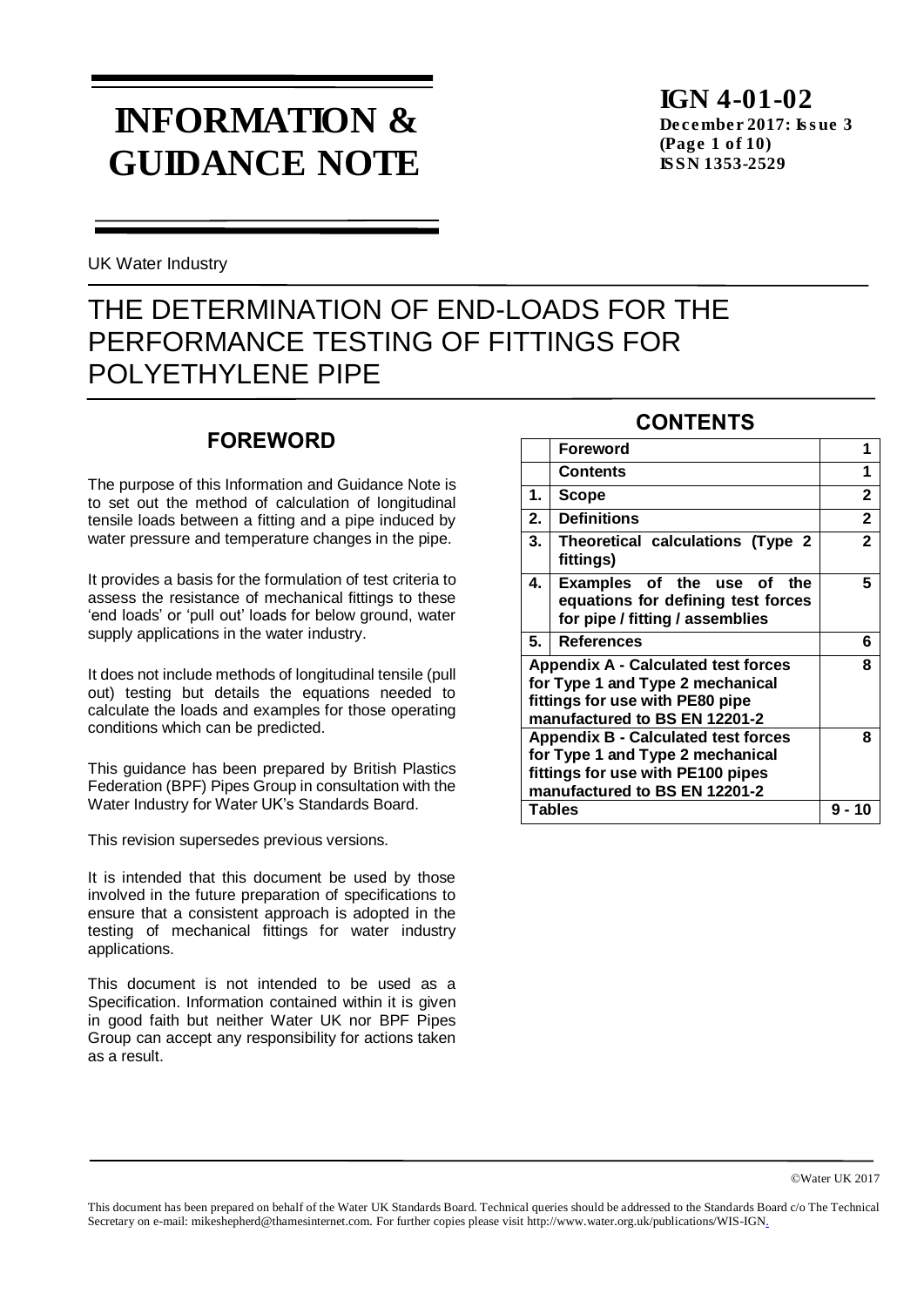### **1. SCOPE**

The method of calculation of longitudinal tensile loads between a fitting and a pipe induced by water pressure and temperature changes in the pipe is applied to polyethylene pipe.

Examples of the application of the theory to PE80 and PE100 (to BS EN 12201-2) pipes and fittings have been included to illustrate the use of the equations.

Appendices A and B contain examples of suitable forces for longitudinal tensile (pull out) tests on PE80 and PE100 pipe / fitting assemblies respectively, to act as a guide for the development of test methods.

Note 1: The method of calculation applied to ductile iron and PVC-U pipes are given in the previous issue of this IGN which may be used as a basis for determining forces when taken with dimensions and materials characteristics from the current pipe standards.

Note 2: For the purposes of assessing the end-load resistance of a fitting connecting polyethylene and other pipe materials, the performance criteria defined by the polyethylene pipe material should be used.

### **2. DEFINITIONS**

**Unrestrained joint:** The joint / fitting installed in the pipeline is free to move with the pipe as it contracts or expands due to the effects of temperature or pressure changes.



### **Figure 1 (a) Unrestrained fitting**

Note 1: If the forces on the fitting due to pressure in the pipeline exceed the performance of fitting in a longitudinal tensile test, the fitting will blow off the end of the pipe.

**Restrained joint:** the joint / fitting installed in the pipeline is anchored such that it cannot move with the pipe as it contracts or expands due to the effects of temperature or pressure changes.



#### **Figure 1 (b) Restrained fitting**

Note 2: If the forces on the fitting due to these effects in the pipeline exceed the performance of fitting in a longitudinal tensile test, the pipe will pull out of the joint. Fittings for below ground use will be restrained either by interaction with the surrounding soil or the provision of anchoring points.

The resistance of a fitting to the forces induced in a pipeline during operation can be classified into three distinct end-load performance levels. These are defined as follows:

**Type 1 fitting:** The end-load resistance of the joint shall be greater than the longitudinal strength of the pipe.

NOTE 3: All fittings for use with polyethylene pipe with outside diameters up to and including 63mm are required by the Water Supply (Water Fittings) Regulations 2000 or equivalent to be Type 1.

NOTE 4: Such fittings in larger sizes would be used in specialist applications, for example, in areas of mining subsidence and for pull-through. Pipelines installed using this type of fitting would not normally require anchoring.

**Type 2 fitting:** The end-load resistance of the joint shall be greater than the maximum longitudinal tensile forces (described in Section 3 of this document) assumed to be acting on the joint.

NOTE 5: Pipelines installed using Type 2 fittings would not normally require anchoring.

**Type 3 fitting:** The end-load resistance of the joint is less than that required by the Type 2 definition.

NOTE 6: Pipelines installed using Type 3 fittings would normally require anchoring and the advice of the manufacturer should be sought.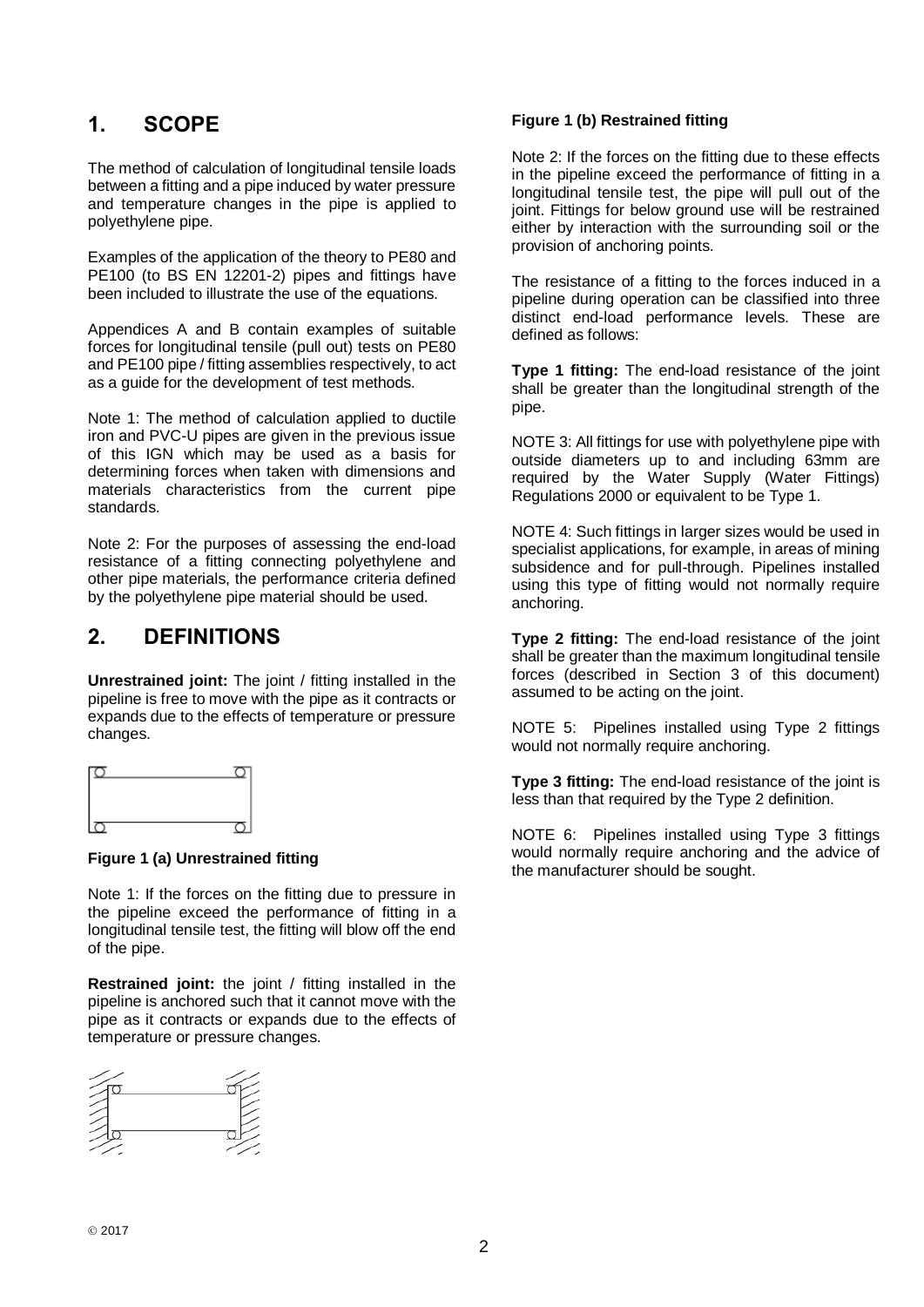IGN 4-01-02 December 2017: Issue 3 (Page 3 of 10) ISSN 1353-2529

### **3. THEORETICAL CALCULATIONS**

#### **3.1 Principal stresses in a pressurised pipe**

Three principal stresses may exist in the pipe wall when the pipe is under pressure; the longitudinal stress ( $\sigma$ <sub>L</sub>), the circumferential (or hoop) stress ( $\sigma$ <sub>H</sub>) and the radial stress ( $\sigma$ R) (see Figures 2a and 2b).



Figure 2 (a) The principal stresses in three dimensions



Figure 2 (b) The principal stresses shown on pipe profile

It has been assumed that the stresses exerted on the wall of a pressurised pipe covered by this document can be most closely modelled by comparison with a thin-walled cylinder and therefore that the hoop and longitudinal stresses are constant over the wall thickness and that the radial stress is small and can be neglected. The use of the mean pipe diameter (Dt) in the formulae instead of the internal diameter (d) practically eliminates any error which may arise from this assumption.

Stresses due to expansion or contraction of the pipe due to a change in temperature between installation and testing may be significant and have been included in the calculations.

Other stresses which may be induced in the pipeline in service but which cannot readily be predicted, e.g.

bending, external loading and shear, have not been included in these calculations.

The calculations in  $3.2 - 3.4$  involve the quantitative assessment of the forces which tend to separate the fitting from the pipe when a section of pipeline is pressurised.

It has been assumed for the purposes of the calculations that fittings include a sealing element which forms a frictionless seal on the external surface of the pipe and which is fixed to the bore surface of the fitting in question. Of the sealing arrangements available, this case gives a suitably conservative view of the forces tending to cause separation of a fitting from the pipe.

#### **3.2 Longitudinal forces at the joint due to internal pressure**

3.2.1 Unrestrained joint



#### **Figure 3 The force on an unrestrained joint between a pipe and a fitting**

Where the joint between the fitting and the pipe is unrestrained and using the assumptions given above, it can be shown that the force tending to separate a fitting from a pipe when subjected to internal pressure (p) has a maximum value of  $F<sub>L</sub>$  (see Figure 3):

$$
F_L = \frac{p \cdot \pi \cdot D^2}{4}
$$
 Equation (1)

where

 $D =$  external diameter of the pipe  $p =$  internal pressure

NOTE: Values for performance testing of fittings in this condition are not given in the appendices, but can be calculated from Equation (1).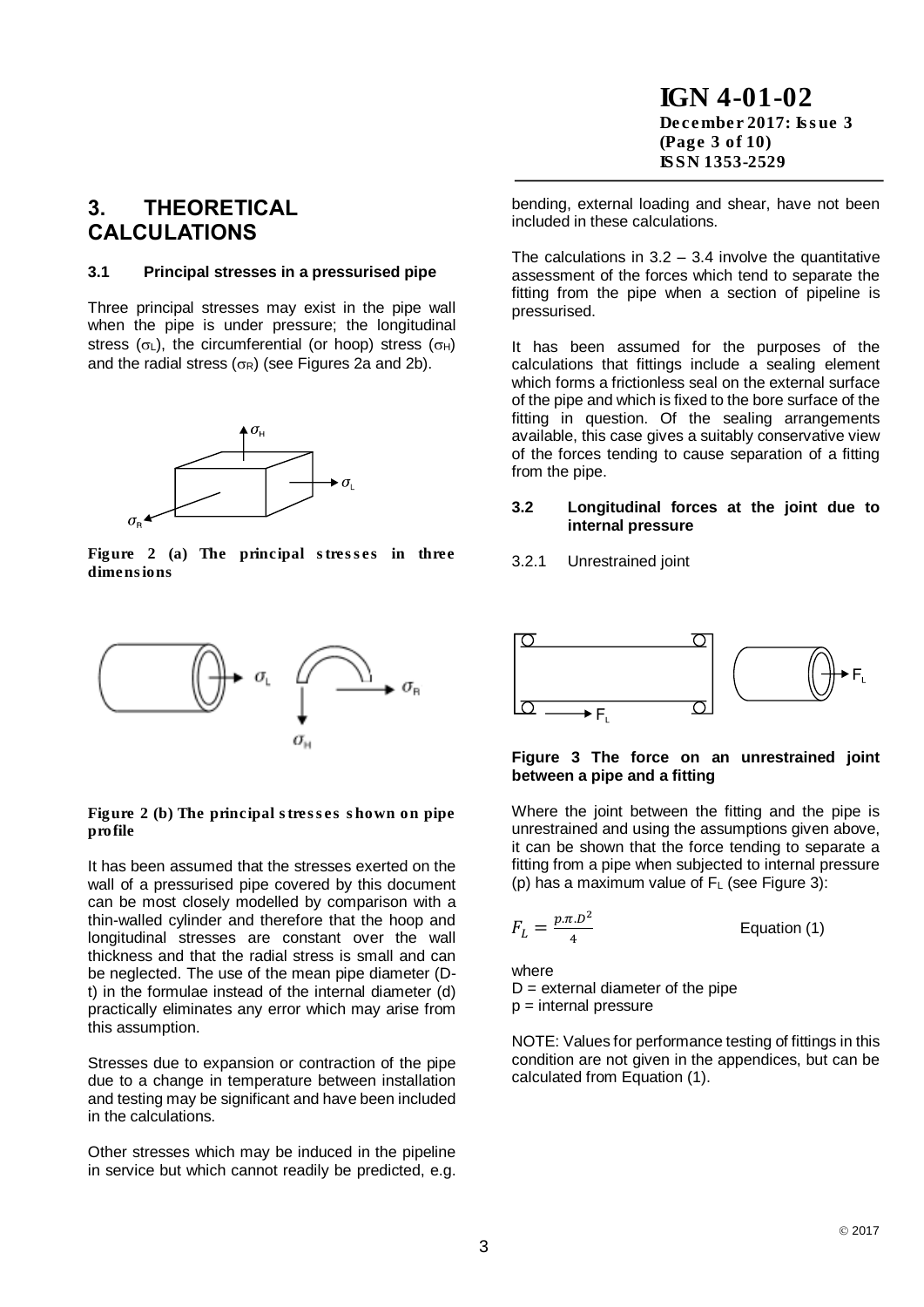

#### **Figure 4 The force on a restrained joint between a pipe and a fitting**

When a section of pipe is pressurised, it tends to increase in diameter and reduce in length. The relationship between expansion in the hoop direction and contraction in the longitudinal direction is given by Poisson's ratio v.

Using the assumption that a pipe can be represented by a thin-walled cylinder under pressure, the hoop stress acting on the longitudinal cross-section area of the pipe is given by:

$$
\sigma_H = \frac{p.(D-t)}{2t}
$$
 Equation (2)

where  $p =$  internal pressure  $D =$  external diameter of the pipe  $t =$  pipe wall thickness

Considering an arrangement of a section of pipe between two restrained fittings (see Figure 4), the longitudinal force at each joint could achieve a maximum of F<sup>R</sup> on pressurisation due to Poisson's ratio effects.

$$
F_R = \vartheta. \sigma_H. A = \frac{\vartheta. p. (D-t).A}{2t}
$$
 Equation (3)

where

 $v =$  Poisson's ratio

A = pipe wall cross-sectional area = 
$$
\frac{\pi (D^2 - d^2)}{4}
$$

 $D =$  external diameter of the pipe

 $d =$  internal diameter of pipe

 $\sigma_H$  = hoop stress from equation 2

#### **3.3 Longitudinal forces at the joint due to temperature effects**

4

The temperature of the pipe wall during installation is determined by the ambient (surrounding) temperature.

The temperature of the pipe wall during operation (including filling of the pipe) is determined by the temperature of the water. Where the pipe is free to move, any change in temperature in the pipe wall would lead to contraction or expansion along the pipe length. Where fixed in place (restrained), any change in temperature would induce a force  $F<sub>T</sub>$  between the fitting and the pipe.

The additional force  $F<sub>T</sub>$  induced due to a temperature drop would separate the pipe from the fitting:

$$
F_T = \sigma_T \cdot A = \Delta T \cdot K \cdot E \cdot A
$$
 Equation (4)

where

 $\Delta T$  = change in temperature (°C)

 $K =$  coefficient of expansion ( $^{\circ}C^{-1}$ )

 $E =$  Young's modulus (MPa)

A = pipe wall cross-sectional area =  $\frac{\pi.(D^2 - d^2)}{4}$ 4

 $D =$  external diameter of the pipe

 $d =$  internal diameter of pipe

#### **3.4 Maximum longitudinal force on a joint**

Based on the above three cases, the maximum longitudinal force  $F_{\text{max}}$  which a fitting may be required to withstand is given by:

(a) *For unrestrained fittings*

$$
F_{max} = F_L = \frac{p \pi D^2}{4}
$$
 from equation (1)

or

(b) *For restrained fittings*

$$
F_{max} = F_R + F_T
$$
 from equations (3), (4)

$$
F_{max} = \frac{\vartheta \cdot p \cdot (D - t) \cdot A}{2t} + \Delta T \cdot K \cdot E \cdot A
$$
 equation (5)

For the purposes of type testing, the greatest value of Fmax should be used to calculate the test forces.

NOTE: For a temperature drop, force  $F_T$  would have a negative value. Similarly, when the pipe is pressurised, force  $F_R$  would have a negative value. As shown in Figure 4, the forces pull the pipe away from the fitting. The force which needs to be applied to the pipe / joint assembly in a test to assess resistance is therefore presented as a positive tensile force.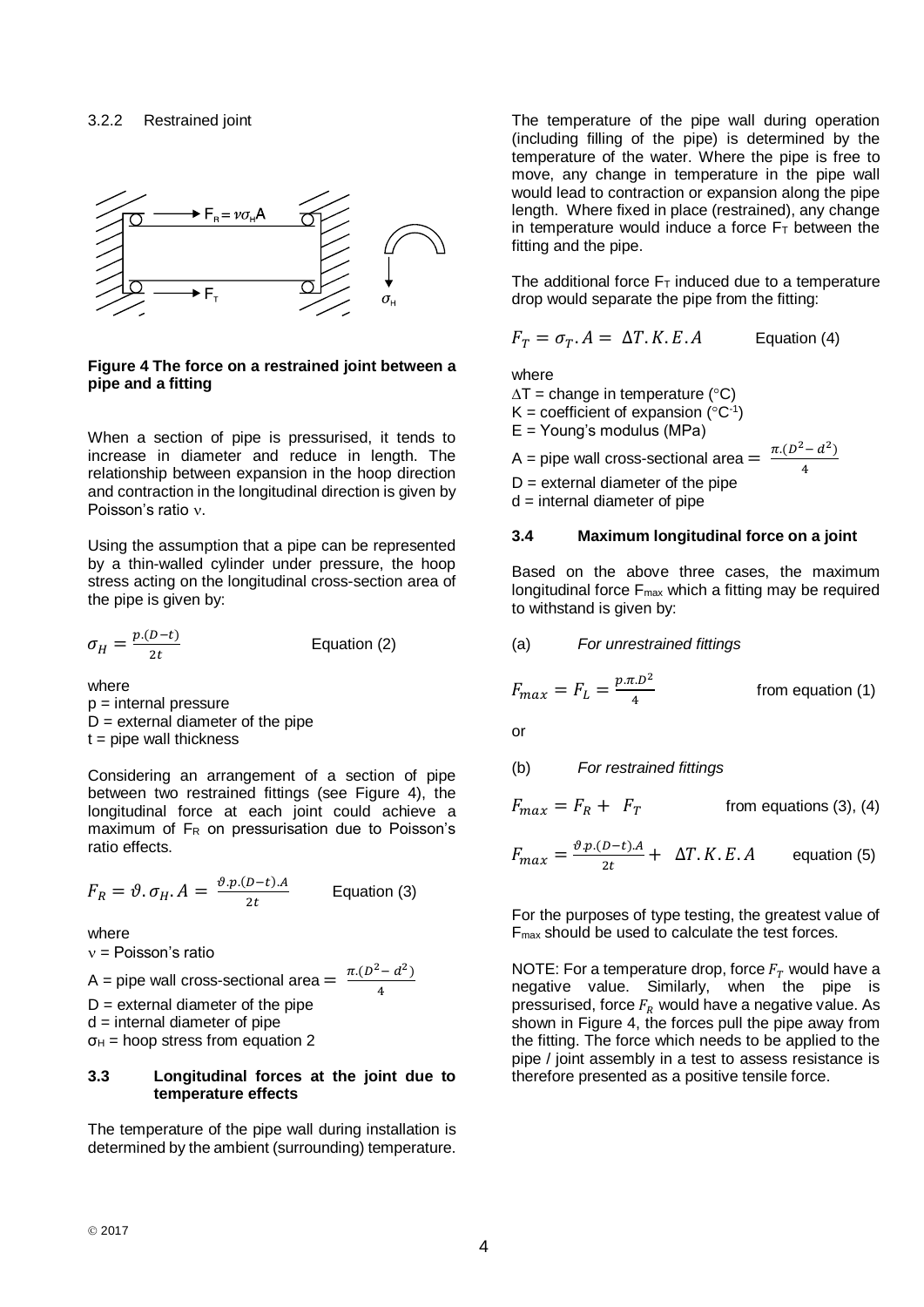IGN 4-01-02 December 2017: Issue 3 (Page 5 of 10) ISSN 1353-2529

### **4. EXAMPLES OF THE USE OF THE EQUATIONS FOR DEFINING TEST FORCES FOR PIPE / FITTING ASSEMBLIES**

The assessment of the resistance of a fitting to the longitudinal forces which cause joint disengagement during pipeline operation can be accomplished by means of a longitudinal tensile (pull out) test. The following procedures demonstrate the application of the theory presented in clause 3 to the calculation of forces for such performance tests.

### **4.1 PE80 pipe and fitting assemblies**

### 4.1.1 Assumptions for example calculation

To calculate the maximum end-loads exerted on a fitting due to the stresses in a pressurised SDR 11 125mm PE80 pipe (to BS EN 12201-2), the following assumptions are made:

| Maximum working pressure                      | $P_w$            | 12.5 bar              |
|-----------------------------------------------|------------------|-----------------------|
| Maximum site test pressure                    | $P_{s}$          | $1.5 \times P_w =$    |
|                                               |                  | 18.75 bar             |
| Maximum temperature of pipe                   |                  | 40 °C                 |
| wall (see note 1)                             |                  |                       |
| Water temperature (see note 1)                |                  | 11 °C                 |
| Maximum temperature                           | $\wedge$ T       | 30 °C                 |
| variation (rounded)                           |                  |                       |
| Poisson's ratio                               | ν                | 0.42                  |
| Young's modulus (at 20°C)                     | E.               | 593 MPa               |
| Coefficient of expansion                      | K                | $1.45 \times 10^{-4}$ |
|                                               |                  | $\circ$ C-1           |
| External diameter                             | D                | 125 mm                |
| Wall thickness                                | t                | 11.4 mm               |
| Internal diameter                             | d                | 102.2 mm              |
| Yield stress (measured at a                   | $\sigma_{\rm V}$ | 15 MPa                |
| strain rate of 125% min <sup>-1</sup> , 23°C) |                  |                       |

NOTE: The maximum temperature variation has been estimated from the maximum recorded UK summer temperatures to which an uncovered pipe may be exposed and the average water temperature in a buried pipe, see IGN 4-37-02: 1999.

4.1.2 Calculations

4.1.2.1 Type 1 fittings

In line with the definition given in clause 2, Type 1 fittings for PE80 pipes shall be capable of withstanding a force equivalent to that required to cause yield of a PE80 pipe (i.e. fully end-load resistant).

For a tensile test to assess the end-load resistance of a Type 1 fitting, the applied force,  $F_y$ , is therefore:

 $F_v = \sigma_v A$  equation (6)

where  $\sigma_v$  = vield stress

 $A =$  pipe wall cross-sectional area

The test forces for nominal pipe sizes from 20 to 180 have been calculated using the appropriate polyethylene pipe dimensions and assuming a yield stress of 15 MPa (see 4.1.1). These are presented in Table A.1 of Appendix A.

4.1.2.2 Type 2 fittings

In line with the definition given in clause 2, Type 2 fittings shall be capable of withstanding the maximum longitudinal forces assumed to be acting on the joint under normal operating conditions.

For a tensile test to assess the end-load resistance of a Type 2 fitting the applied force shall be equivalent to that induced in a pipeline installed under conditions of maximum temperature change and operated at its site test pressure.

Using the assumptions in 4.1.1 and the method in Clause 3, an example calculation is shown below for a pressurised SDR 11 125mm PE80 pipe.

From equation (1), 
$$
F_L = \frac{p \pi D^2}{4}
$$

$$
F_L = \frac{(1.875)\cdot \pi \cdot (125^2)}{4} = 23.01 \text{ kN}
$$

$$
F_L = 23.01 \; kN
$$

From equation (3),

$$
F_R = \frac{\vartheta \cdot p \cdot (D-t) \cdot A}{2t} \text{ and } A = \frac{\pi \cdot (D^2 - d^2)}{4}
$$
  

$$
F_R = \frac{(0.42) \cdot (1.875) \cdot (125 - 11.4) \cdot \pi \cdot (125^2 - 102.2^2)}{8 \cdot (11.4)}
$$
  

$$
F_R = 15.96 \text{ kN}
$$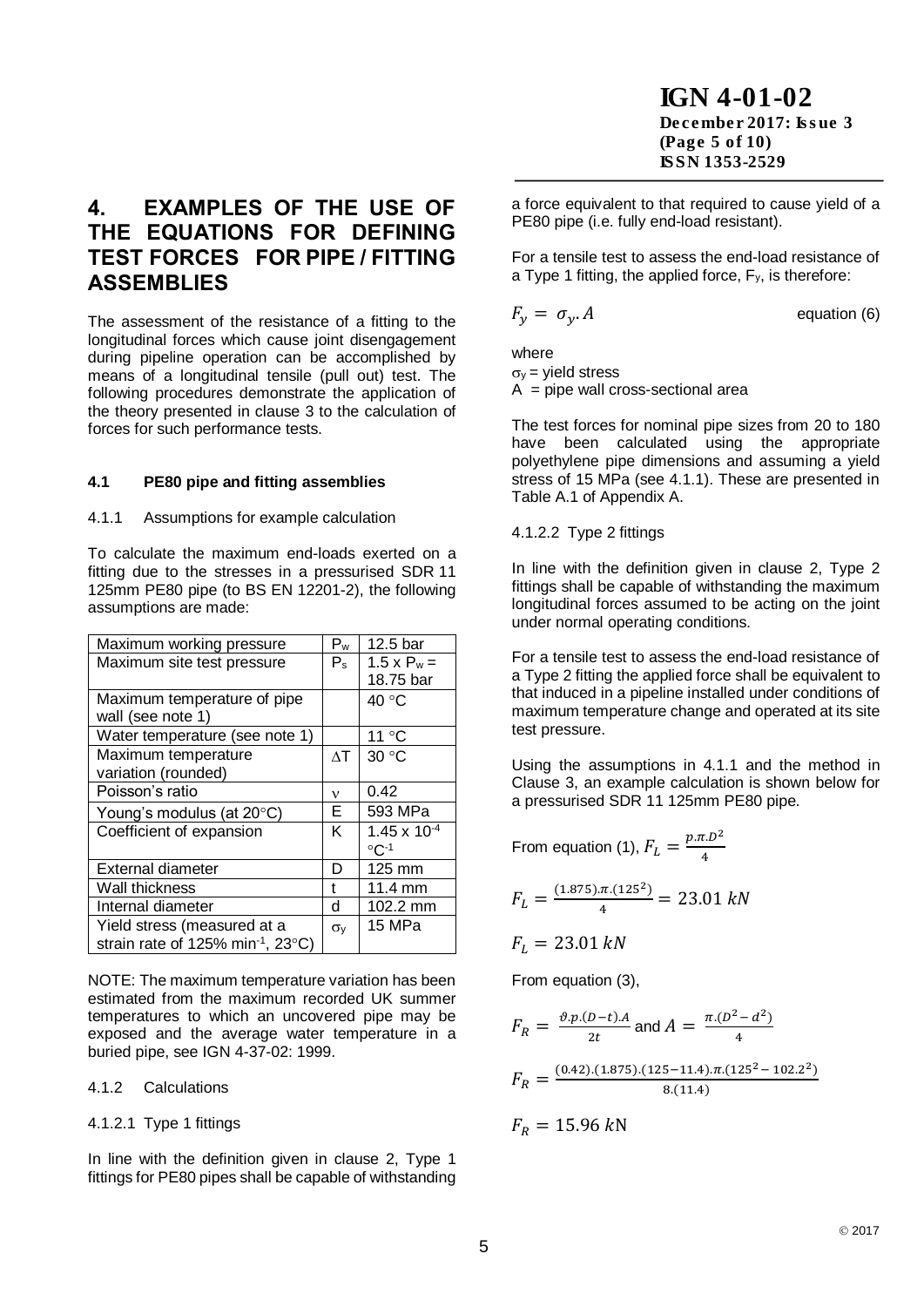From Equation (4),  $F_T = \Delta T$ . K. E. A

$$
F_T = \frac{30.(1.45 \times 10^{-4}).593 \pi.(125^2 - 102.2^2)}{4}
$$

 $F_T = 10.49 kN$ 

So, the maximum longitudinal force (see 3.4) for unrestrained fittings is  $F_{\text{max}} = F_L = 23.01$  kN

So, the maximum longitudinal force (see 3.4) for restrained fittings is  $F_{max} = F_R + F_T = 26.45$  kN

Fmax represents the maximum longitudinal force on a fitting joined to a predicted 12.5 bar rated, 125mm PE80 pipe restrained at both ends and pressurised to a test pressure of 18.75 bar. Since  $F_R + F_T > F_L$ , then Fmax is assumed to be 26.45 kN.

The test forces for nominal pipe sizes from 63 to 180 have been calculated using the appropriate polyethylene pipe dimensions and assuming a yield stress of 15 MPa (see 4.1.1). These are presented in Table A.2 of Appendix A.

NOTE: A Type 2 fitting is required to maintain resistance to end-loads at least equivalent to Fmax. A margin of safety is included in the calculations through the use of site test pressures and the maximum value of  $\Delta T$ . The pipeline designer should review the need for additional safety factors.

4.1.2.3 Type 3 fittings

In line with the definition given in clause 2, there is no requirement for resistance of a Type 3 fitting to longitudinal tensile forces.

#### **4.2 PE100 pipe and fitting assemblies**

4.2.1 Assumptions for example calculation

To calculate the maximum end-loads exerted on a fitting due to the stresses in a pressurised SDR11 125mm PE100 pipe (to BS EN 12201-2), the following assumptions are made:

| Maximum working pressure                      | Pw           | 16 bar                |
|-----------------------------------------------|--------------|-----------------------|
| Maximum site test pressure                    | $P_{\rm s}$  | $1.5 \times P_w =$    |
|                                               |              | 24 bar                |
| Maximum temperature of pipe                   |              | 40 °C                 |
| wall (see note 1 to $4.1.1$ )                 |              |                       |
| Water temperature (see note 1                 |              | 11 °C                 |
| to $4.1.1$ )                                  |              |                       |
| Maximum temperature variation                 | $\wedge$ T   | 30 °C                 |
| (rounded)                                     |              |                       |
| Poisson's ratio                               | $\mathbf v$  | 0.38                  |
| Young's modulus (at 20°C)                     | Е            | 712 MPa               |
| Coefficient of expansion                      | K            | $1.30 \times 10^{-4}$ |
|                                               |              | $\circ$ C-1           |
| External diameter                             | D            | 125 mm                |
| Wall thickness                                | t            | 11.4 mm               |
| Internal diameter                             | d.           | 102.2 mm              |
| Yield stress (measured at a                   | $\sigma_{V}$ | 19 MPa                |
| strain rate of 125% min <sup>-1</sup> , 23°C) |              |                       |

NOTE: See note to 4.1.1.

4.2.2 Calculations

4.2.2.1 Type 1 fittings

In line with the definition given in clause 2, Type 1 fittings for PE100 pipes shall be capable of withstanding a force equivalent to that required to cause yield of a PE100 pipe (i.e. fully end-load resistant).

For a tensile test to assess the end-load resistance of a Type 1 fitting, the applied force,  $F_y$  (as given in 4.1.2.1, equation 6) is required to be equivalent to that which causes yield in a PE100 pipe.

The test forces for nominal pipe sizes from 63 to 1200 have been calculated using the appropriate polyethylene pipe dimensions and assuming a yield stress of 19 MPa (see 4.2.1). These are presented in Table B.1 of Appendix B.

4.2.2.2 Type 2 fittings

In line with the definition given in clause 2, Type 2 fittings shall be capable of withstanding the maximum longitudinal forces assumed to be acting on the joint under normal operating conditions.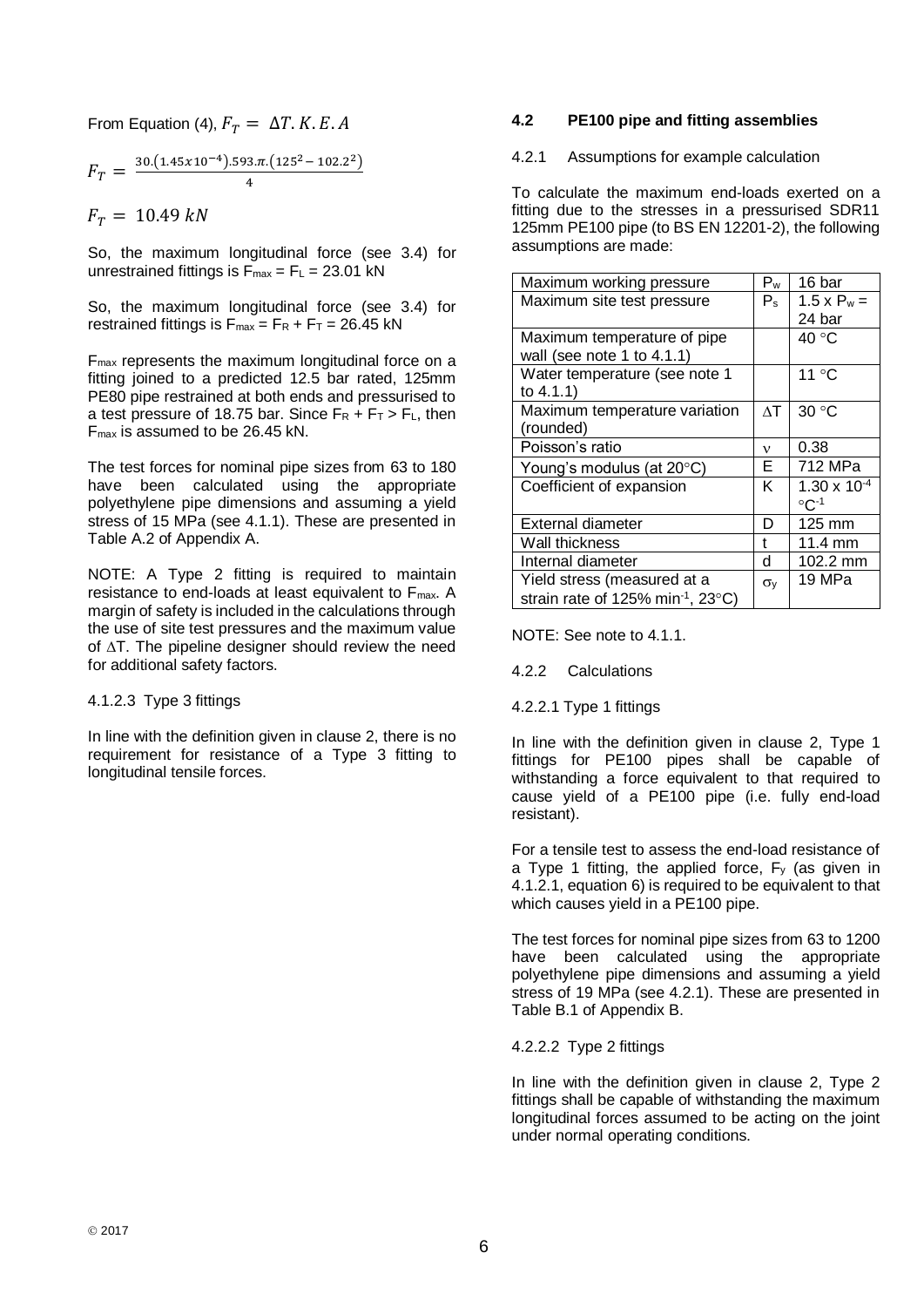IGN 4-01-02 December 2017: Issue 3 (Page 7 of 10) ISSN 1353-2529

For a tensile test to assess the end-load resistance of a Type 2 fitting the applied force shall be equivalent to that induced in a pipeline installed under conditions of maximum temperature change and operated at its site test pressure.

Using the assumptions in 4.2.1 and the method in Clause 3, an example calculation is shown below for a pressurised SDR 11 125mm PE100 pipe.

From equation (1),  $F_L = \frac{p \pi D^2}{4}$ 4

$$
F_L = \frac{(2.4)\cdot\pi \cdot (125^2)}{4} = 29.45 \text{ kN}
$$

From equation (3),

$$
F_R = \frac{\vartheta \cdot p \cdot (D-t) \cdot A}{2t}
$$
 and 
$$
A = \frac{\pi \cdot (D^2 - d^2)}{4}
$$

$$
F_R = \frac{(0.38)(2.4)(125-11.4)\pi(125^2-102.2^2)}{8(11.4)}
$$

 $F_R = 18.49 \text{ kN}$ 

From Equation (4),  $F_T = \Delta T$ . K. E. A

$$
F_T = \frac{30.(1.30 \times 10^{-4}).712 \pi.(125^2 - 102.2^2)}{4}
$$

 $F_T = 11.30 kN$ 

So, the maximum longitudinal force (see 3.4) for unrestrained fittings is  $F_{max} = F_L = 29.45$  kN

So, the maximum longitudinal force (see 3.4) for restrained fittings is  $F_{max} = F_R + F_T = 29.79$  kN

Fmax represents the maximum longitudinal force on a fitting joined to a predicted 16 bar rated, 125mm PE100 pipe restrained at both ends and pressurised to a test pressure of 24 bar. Since  $F_R + F_T > F_L$  then Fmax is assumed to be 29.79 kN.

The test forces for nominal pipe sizes from 63 to 1200 have been calculated using the appropriate polyethylene pipe dimensions and assuming a yield stress of 19 MPa (see 4.1.1). These are presented in Table B.2 of Appendix B.

NOTE: See note to 4.1.2.2

#### 4.2.2.3 Type 3 fittings

In line with the definition given in clause 2, there is no requirement for resistance of a Type 3 fitting to longitudinal tensile forces.

### **5. REFERENCES**

BS EN 12201-2: Plastics piping systems for water supply, and for drainage and sewerage under pressure. Polyethylene (PE). Pipes.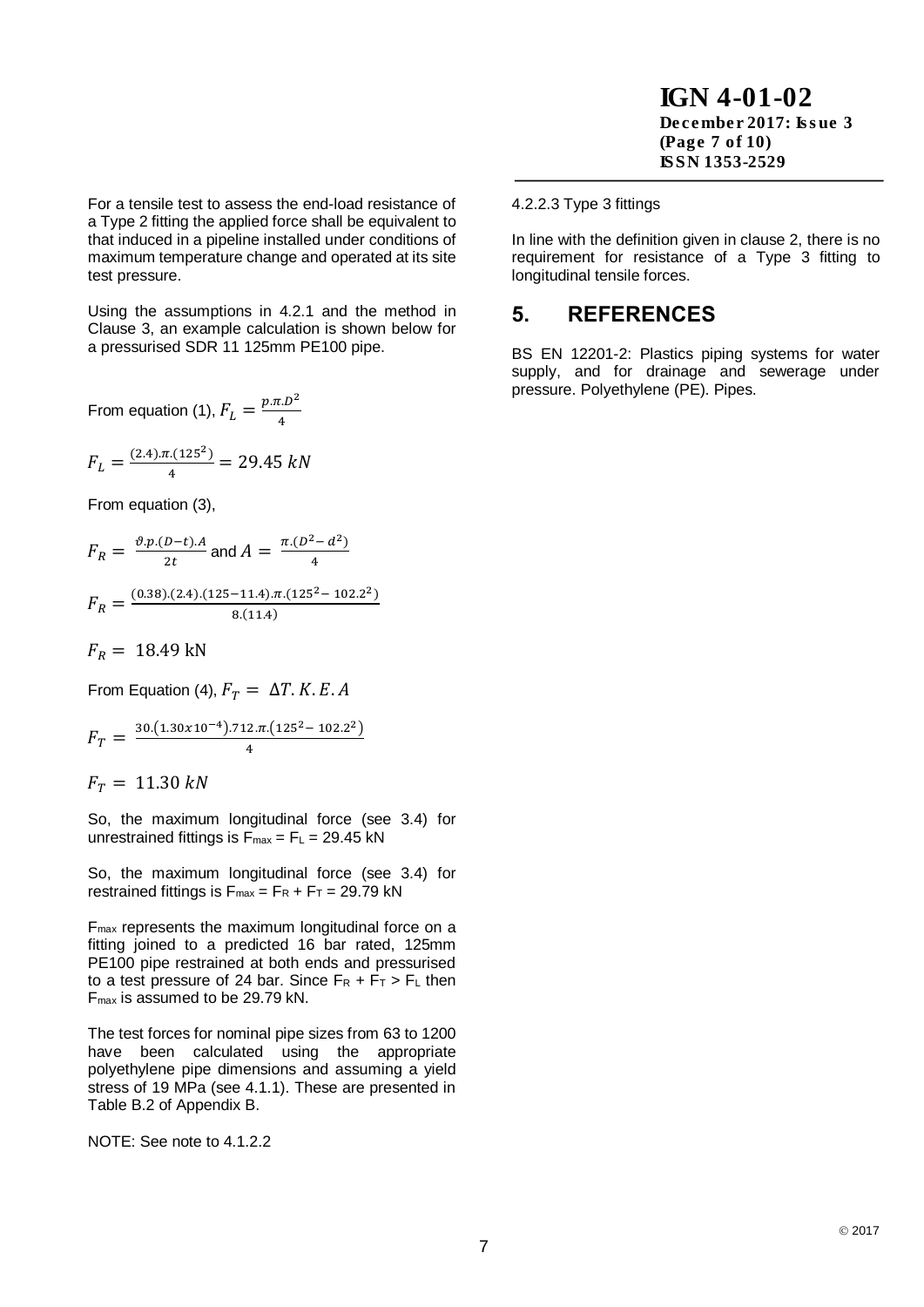### **APPENDIX A - CALCULATED TEST FORCES FOR TYPE 1 AND TYPE 2 MECHANICAL FITTINGS FOR USE WITH PE80 PIPE MANUFACTURED TO BS EN 12201-2**

### **A.1 Type 1 Fittings**

Table A.1 presents the pull-out test forces for PE80 pipe / Type 1 fitting assemblies of nominal sizes over the range 20 to 180. The properties listed in 4.1.1 are assumed to apply with the relevant pipe dimensions.

### **A.2 Type 2 Fittings**

Table A.2 presents the test forces for PE80 pipe / Type 2 fittings assemblies of nominal sizes over the range 63 to 180. The properties listed in 4.1.1 are assumed to apply with the relevant pipe dimensions and site test pressures.

NOTE: For PE80 pipe whose parameters vary from these assumed values, the criteria in Table A.1 and Table A.2 would need to be re-calculated with the appropriate values.

### **APPENDIX B - CALCULATED TEST FORCES FOR TYPE 1 AND TYPE 2 MECHANICAL FITTINGS FOR USE WITH PE100 PIPES MANUFACTURED TO BS EN 12201-2**

### **B.1 Type 1 Fittings**

Table B.1 presents the pull-out test forces for PE100 pipe / Type 1 fitting assemblies of nominal sizes over the range 63 to 1200. The properties listed in 4.2.1 are assumed to apply with the relevant pipe dimensions.

### **B.2 Type 2 Fittings**

Table B.2 presents the pull-out test forces for PE100 pipe / Type 2 fittings assemblies of nominal sizes over the range 63 to 1200. The properties listed in 4.2.1 are assumed to apply with the relevant pipe dimensions and site test pressures.

NOTE: For PE100 pipe whose parameters vary from these assumed values, the criteria in Table B.1 and Table B.2 will need to be re-calculated with the appropriate figures.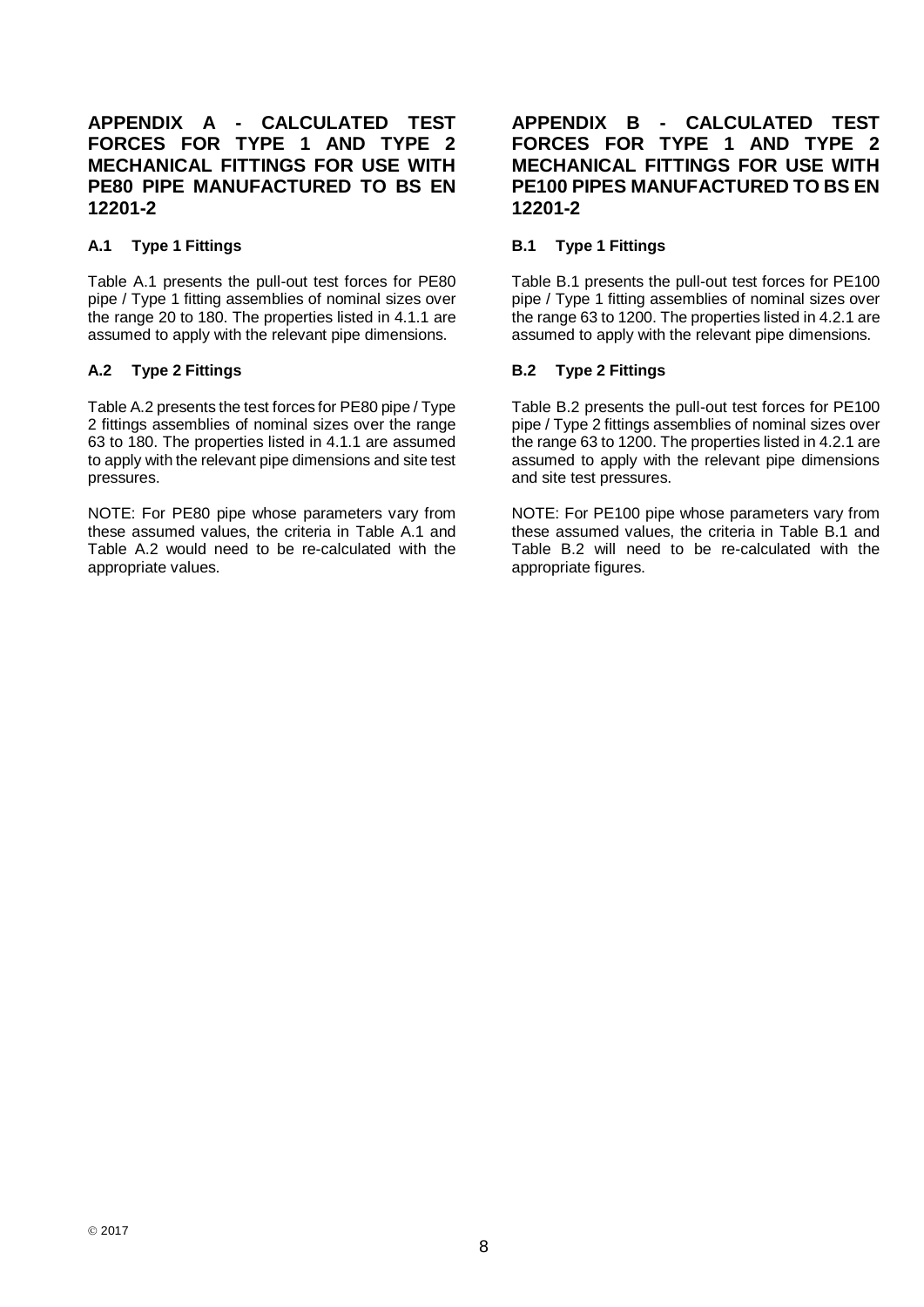IGN 4-01-02 December 2017: Issue 3 (Page 9 of 10) ISSN 1353-2529

| <b>Nominal</b> | Test force Fy (kN) |               |               |               |  |  |
|----------------|--------------------|---------------|---------------|---------------|--|--|
| <b>Size</b>    | <b>SDR 11</b>      | <b>SDR 17</b> | <b>SDR 21</b> | <b>SDR 26</b> |  |  |
| 20             | 1.6                |               |               |               |  |  |
| 25             | 2.4                |               |               |               |  |  |
| 32             | 4.0                |               |               |               |  |  |
| 40             | 6.2                |               |               |               |  |  |
| 50             | 10.0               |               |               |               |  |  |
| 63             | 15                 | 10            | 8             | ⇁             |  |  |
| 75             | 22                 | 15            | 12            | 10            |  |  |
| 90             | 32                 | 21            | 17            | 14            |  |  |
| 110            | 47                 | 32            | 26            | 21            |  |  |
| 125            | 61                 | 41            | 33            | 27            |  |  |
| 140            | 76                 | 51            | 42            | 34            |  |  |
| 160            | 100                | 67            | 55            | 45            |  |  |
| 180            | 126                | 85            | 69            | 56            |  |  |

### **Table A.1 - Pull-out test forces for Type 1 fittings for use with PE80 pipe**

### **Table A.2 - Pull-out test forces for Type 2 fittings for use with PE80 pipe**

| <b>Nominal</b> | Test force F (kN) |               |               |               |  |  |
|----------------|-------------------|---------------|---------------|---------------|--|--|
| <b>Size</b>    | <b>SDR 11</b>     | <b>SDR 17</b> | <b>SDR 21</b> | <b>SDR 26</b> |  |  |
| 63             |                   |               |               |               |  |  |
| 75             | 10                |               |               |               |  |  |
| 90             | 14                |               |               |               |  |  |
| 110            | 20                |               |               |               |  |  |
| 125            | 26                | 18            | 14            | റ             |  |  |
| 140            | 33                | 23            | 18            | 15            |  |  |
| 160            | 43                | 30            | 23            | 19            |  |  |
| 180            | 55                | 37            | 29            | 25            |  |  |